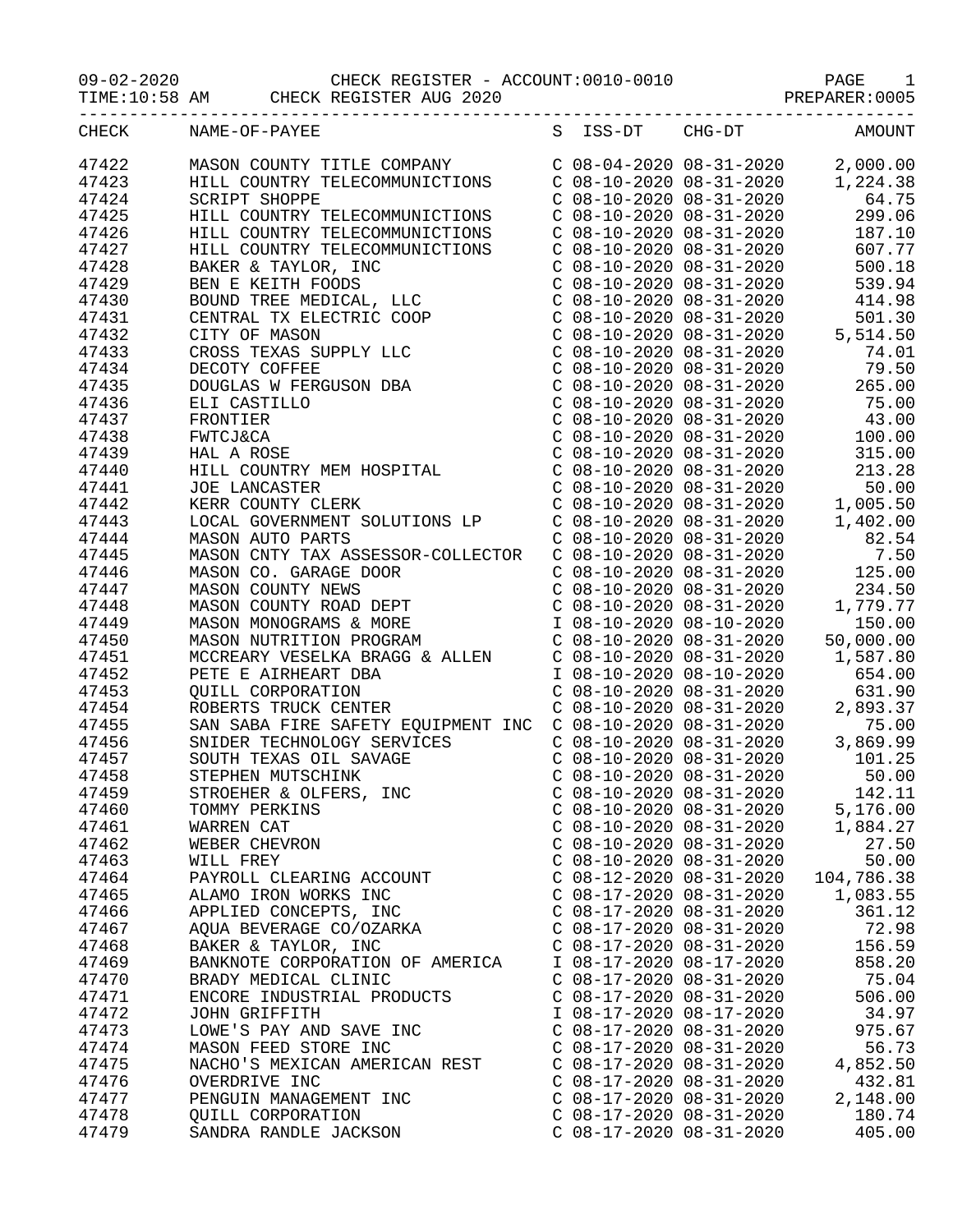09-02-2020 CHECK REGISTER - ACCOUNT:0010-0010 PAGE 2

TIME:10:58 AM CHECK REGISTER AUG 2020 PREPARER:0005

| CHECK | NAME-OF-PAYEE                      |                           | S ISS-DT CHG-DT           | AMOUNT                           |
|-------|------------------------------------|---------------------------|---------------------------|----------------------------------|
| 47480 | TEXAS COMMUNICATIONS               |                           |                           | $C$ 08-17-2020 08-31-2020 107.12 |
| 47481 | THE COMMERCIAL BANK                |                           |                           | $C$ 08-17-2020 08-31-2020 31.00  |
| 47482 | USOXO                              |                           | $C$ 08-17-2020 08-31-2020 | 151.05                           |
| 47483 | WARREN CAT                         |                           | $C$ 08-17-2020 08-31-2020 | 2,039.72                         |
| 47484 | XEROX CORPORATION                  | $C$ 08-17-2020 08-31-2020 |                           | 486.90                           |
| 47485 | ZESCH & PICKETT                    |                           | C 08-17-2020 08-31-2020   | 340.00                           |
| 47486 | ELI CASTILLO                       |                           | $C$ 08-18-2020 08-31-2020 | 3,240.00                         |
| 47487 | TX DEPT OF LICENSING & REGULATION  | I 08-25-2020 08-25-2020   |                           | 20.00                            |
| 47488 | AQUA BEVERAGE CO/OZARKA            | I 08-25-2020 08-25-2020   |                           | 127.25                           |
| 47489 | BAKER & TAYLOR, INC                | $C$ 08-25-2020 08-31-2020 |                           | 273.96                           |
| 47490 | BOUND TREE MEDICAL, LLC            | $C$ 08-25-2020 08-31-2020 |                           | 514.62                           |
| 47491 | BURNET COUNTY TREASURER            |                           | $C$ 08-25-2020 08-31-2020 | 810.00                           |
| 47492 | CAPITAL ONE BANK (USA) N.A.        |                           | I 08-25-2020 08-25-2020   | 3,271.34                         |
| 47493 | CENTURYLINK QCC                    | I 08-25-2020 08-25-2020   |                           | 103.41                           |
| 47494 | CONCHO VALLEY COUNCIL OF GOV       | $C$ 08-25-2020 08-31-2020 |                           | 3,500.00                         |
| 47495 | <b>CTWP</b>                        | $C$ 08-25-2020 08-31-2020 |                           | 31.20                            |
| 47496 | DEBBIE OWEN                        |                           | $C$ 08-25-2020 08-31-2020 | 326.00                           |
| 47497 | GOVERNMENT FORMS & SUPPLIES        | $C$ 08-25-2020 08-31-2020 |                           | 217.76                           |
| 47498 | HI-LINE                            | $C$ 08-25-2020 08-31-2020 |                           | 263.49                           |
| 47499 | LUCIO MORA                         | $C$ 08-25-2020 08-31-2020 |                           | 1,425.00                         |
| 47500 | MASON BUILDING SUPPLY & RENTAL INC | I 08-25-2020 08-25-2020   |                           | 492.79                           |
| 47501 | PAM BEAM                           |                           | C 08-25-2020 08-31-2020   | 360.00                           |
| 47502 | PARTS PLUS<br>TNC.<br>TNC.         |                           | I 08-25-2020 08-25-2020   | 366.75                           |
| 47503 | RW INSPECTIONS                     |                           | $C$ 08-25-2020 08-31-2020 | 280.00                           |
| 47504 | STROEHER & SON, INC.               | $C$ 08-25-2020 08-31-2020 |                           | 4,289.63                         |
| 47505 | TX DEPT OF LICENSING & REGULATION  | I 08-25-2020 08-25-2020   |                           | 20.00                            |
| 47506 | WEST CENTRAL WIRELESS              |                           | C 08-25-2020 08-31-2020   | 395.44                           |
| 47507 | WEST TEXAS FIRE EXTINGUISHER, INC. | $C$ 08-25-2020 08-31-2020 |                           | 66.80                            |
| 47508 | PAYROLL CLEARING ACCOUNT           | $C$ 08-27-2020 08-31-2020 |                           | 126, 435. 73                     |
| 47509 | MASON COUNTY TITLE COMPANY         | I 08-27-2020 08-27-2020   |                           | 16.00                            |
| 47510 | SCOTT MERRIMAN                     | I 08-31-2020 08-31-2020   |                           | 364.56                           |